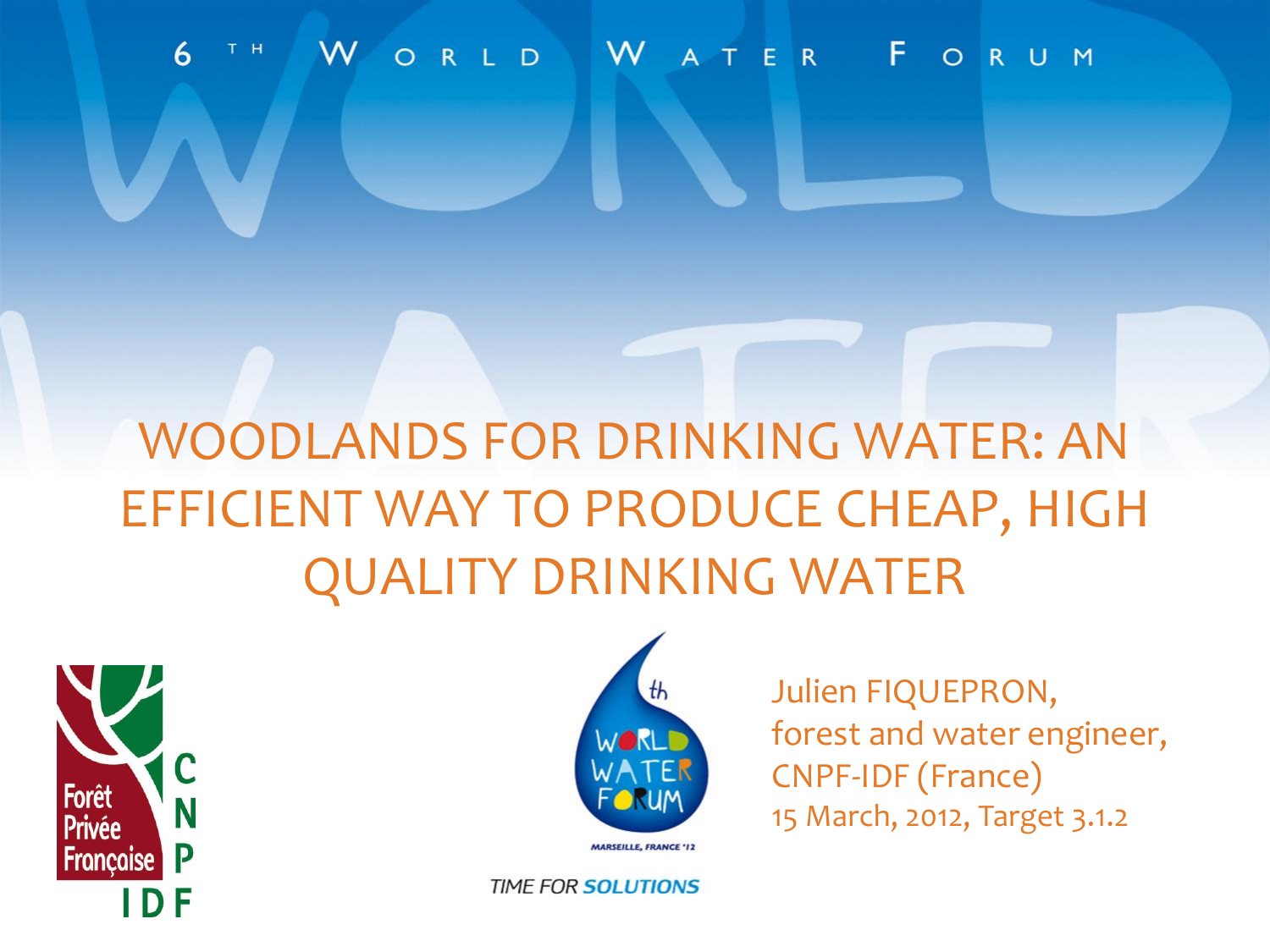## *DRINKING WATER QUALITY ISSUE Forests protect water and foresters can help to preserve it*

#### *Forests protect water*



Herbicides : used **450 times more frequently** for cereal crops than in forests.

#### *Foresters can help to protect water*

The fact that water quality from woodlands is usually good doesn't mean that nothing needs to be done !

They have to be cared for to make their protective role as effective and enduring as possible.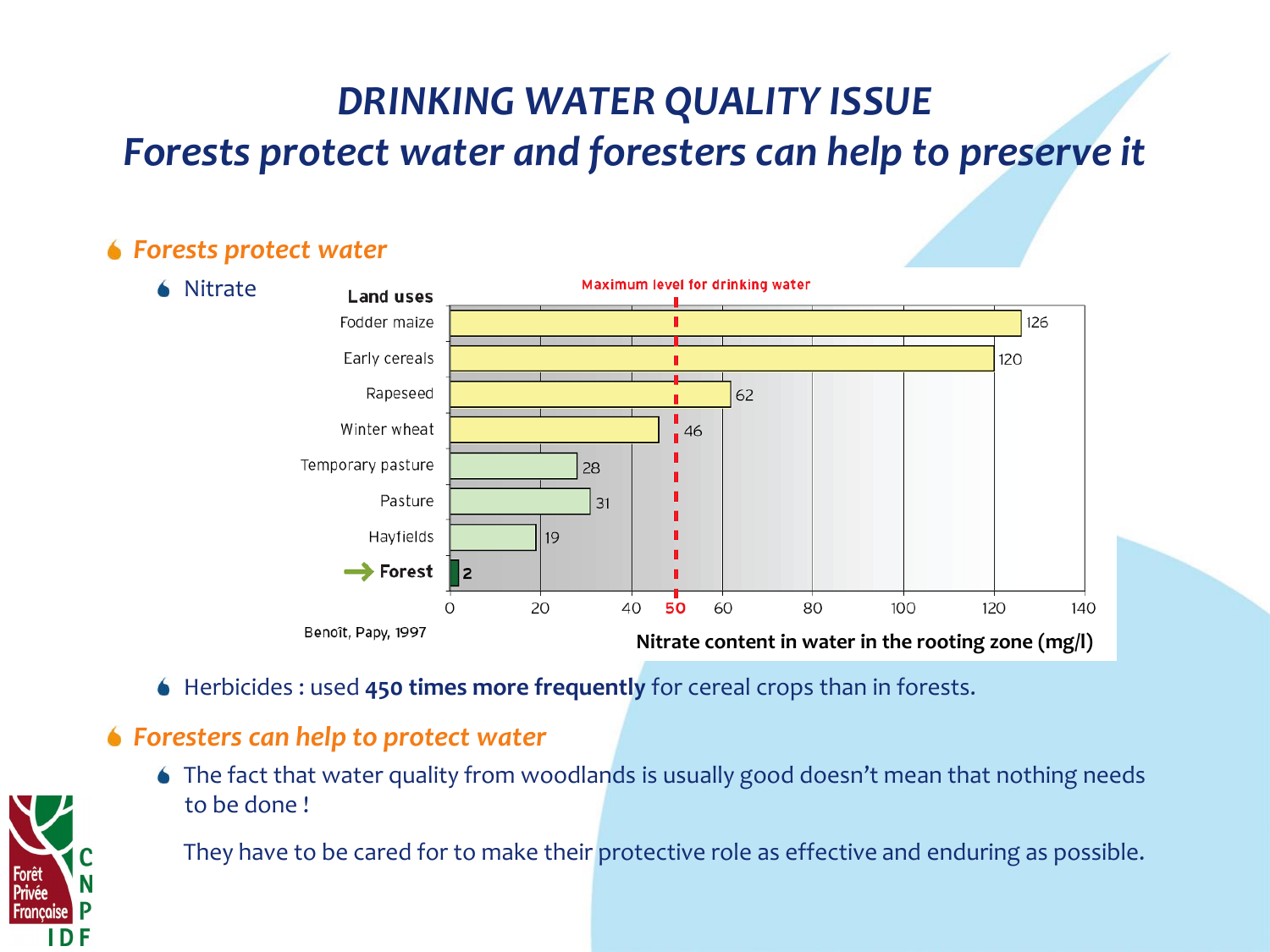### *Associating forest managers in the achievement of good drinking water quality, through innovative contracting methods*

### *Additional objectives of the contracts*

- maintenance of the forest environment and ecosystems
- **6** afforestation
- ♦ dedicated forestry practices (from felling operation methods to forest stand management) FOREST GUIDELINES FOR DRINKING WATER CATCHMENTS
- coordinated management of forest stands
- "forestry water" certification (for natural drinking water produced in forests where owners are committed to practices that preserve and ensure good water quality).

### *How much does it costs ?*

 $\bullet$  Additional costs of woodland management : 33 to 75  $\varepsilon$ /ha  $($ 0,03 to 0,07  $\varepsilon$ /m $^3)$ 

**RECOMMANDATIONS FORESTIERES POUR LES CAPTAGES** D'EAU POTABLE



**Région Midi-Pyrénées** 



Guide pratique - 2011



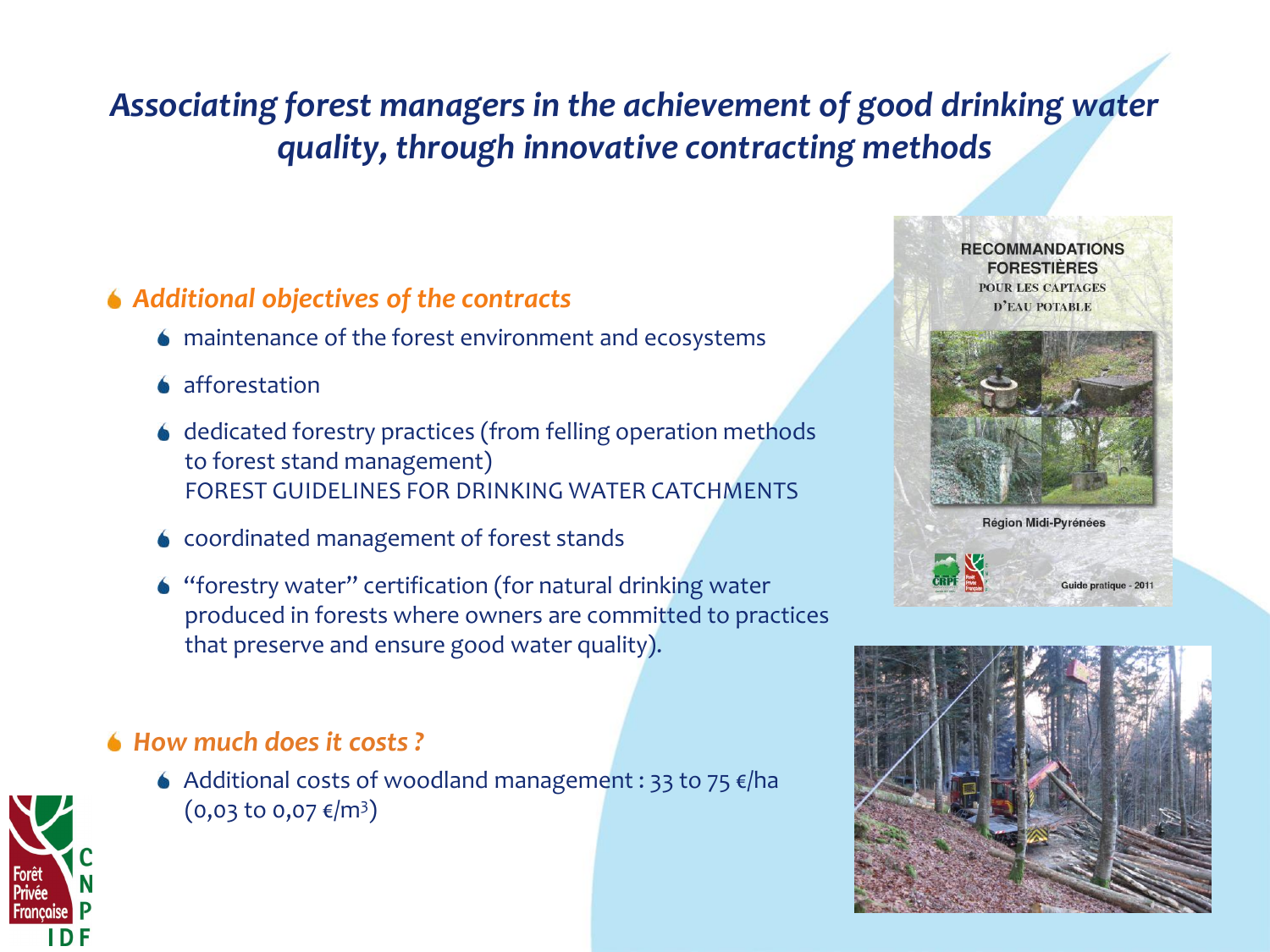## *How to develop this solution ?*



#### *Players working on the solution*

- For private forests, the CNPF (National Center for Forest Owners) is in charge of the project, in close collaboration with the French Federation of Private Foresters. The Ministry of Agriculture is providing financial support.
- For public forests, the *Office National des Forêts* is leading the project
- local water supply services (SIEM, city of Masevaux, city of Rennes)
- *Consider foresters as water stakeholders*
- *The main needs to upscale this solution are:*
	- political support in order to reach financial resources,
		- > A different way of using financial resources: fund prevention than remediation
	- communication development between forest and water actors



« Water is not just a question of pipes, it requires also territories and people »